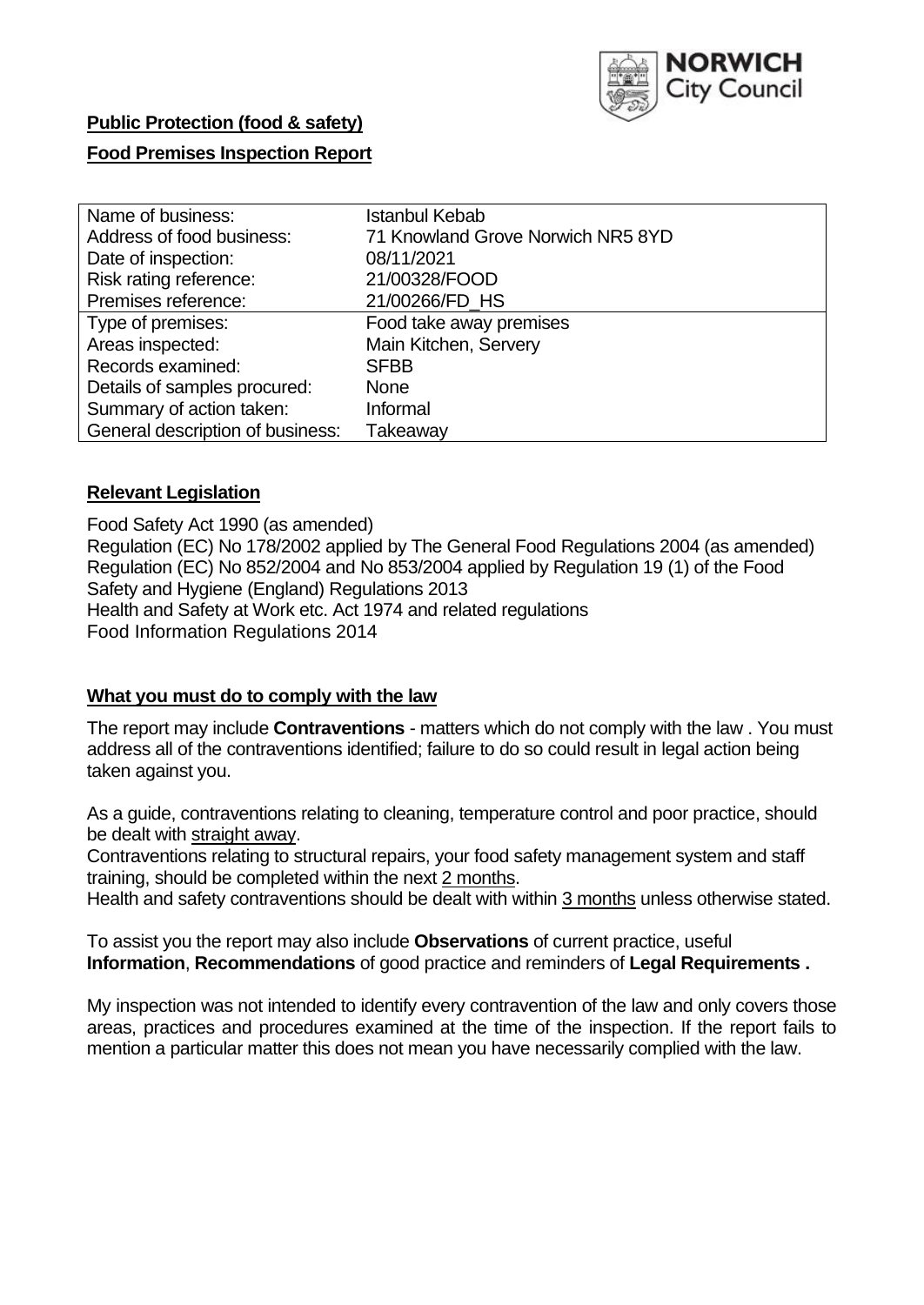# **FOOD SAFETY**

#### **How we calculate your Food Hygiene Rating:**

 The food safety section has been divided into the three areas which you are scored against for the hygiene rating: 1. food hygiene and safety procedures, 2. structural requirements and 3. confidence in management/control procedures. Each section begins with a summary of what was observed and the score you have been given. Details of how these scores combine to produce your overall food hygiene rating are shown in the table.

| <b>Compliance Area</b>                     |          |    |           | <b>You Score</b> |               |    |           |    |          |  |  |
|--------------------------------------------|----------|----|-----------|------------------|---------------|----|-----------|----|----------|--|--|
| <b>Food Hygiene and Safety</b>             |          |    |           | $\Omega$         | 5             | 10 | 15        | 20 | 25       |  |  |
| <b>Structure and Cleaning</b>              |          |    | $\Omega$  | 5                | 10            | 15 | 20        | 25 |          |  |  |
| Confidence in management & control systems |          |    | $\Omega$  | 5                | 10            | 15 | 20        | 30 |          |  |  |
|                                            |          |    |           |                  |               |    |           |    |          |  |  |
| <b>Your Total score</b>                    | $0 - 15$ | 20 | $25 - 30$ |                  | $35 - 40$     |    | $45 - 50$ |    | > 50     |  |  |
| <b>Your Worst score</b>                    | 5        | 10 |           | 10               | 15            |    | 20        |    |          |  |  |
|                                            |          |    |           |                  |               |    |           |    |          |  |  |
| <b>Your Rating is</b>                      | 5.       | 4  |           | 3                | $\mathcal{P}$ |    |           |    | $\Omega$ |  |  |

Your Food Hygiene Rating is 3 - a generally satisfactory standard

# **1. Food Hygiene and Safety**

 generally you have satisfactory food handling practices and procedures and adequate Food hygiene standards are generally satisfactory and maintained. There is evidence of some non-compliance with legal requirements. Some lapses are evident however control measures to prevent cross-contamination are in place. The contraventions require your attention; although not critical to food safety they may become so if not addressed. **(Score 10)** 

000300

## Contamination risks

**Contravention** The following exposed ready-to-eat food and or its packaging to the risk of cross-contamination with foodborne bacteria from raw meat or unwashed fruits and vegetables:

- raw foode i.e burgers stored next to and above ready-to-eat foods in fridge
- same containers used for raw and ready-to-eat foods

**Contravention** You could not demonstrate effective disinfection of equipment and utensils used for both raw and ready-to-eat foods, either by heat or an adequate dishwasher cycle. Separate equipment and utensils must be provided. Such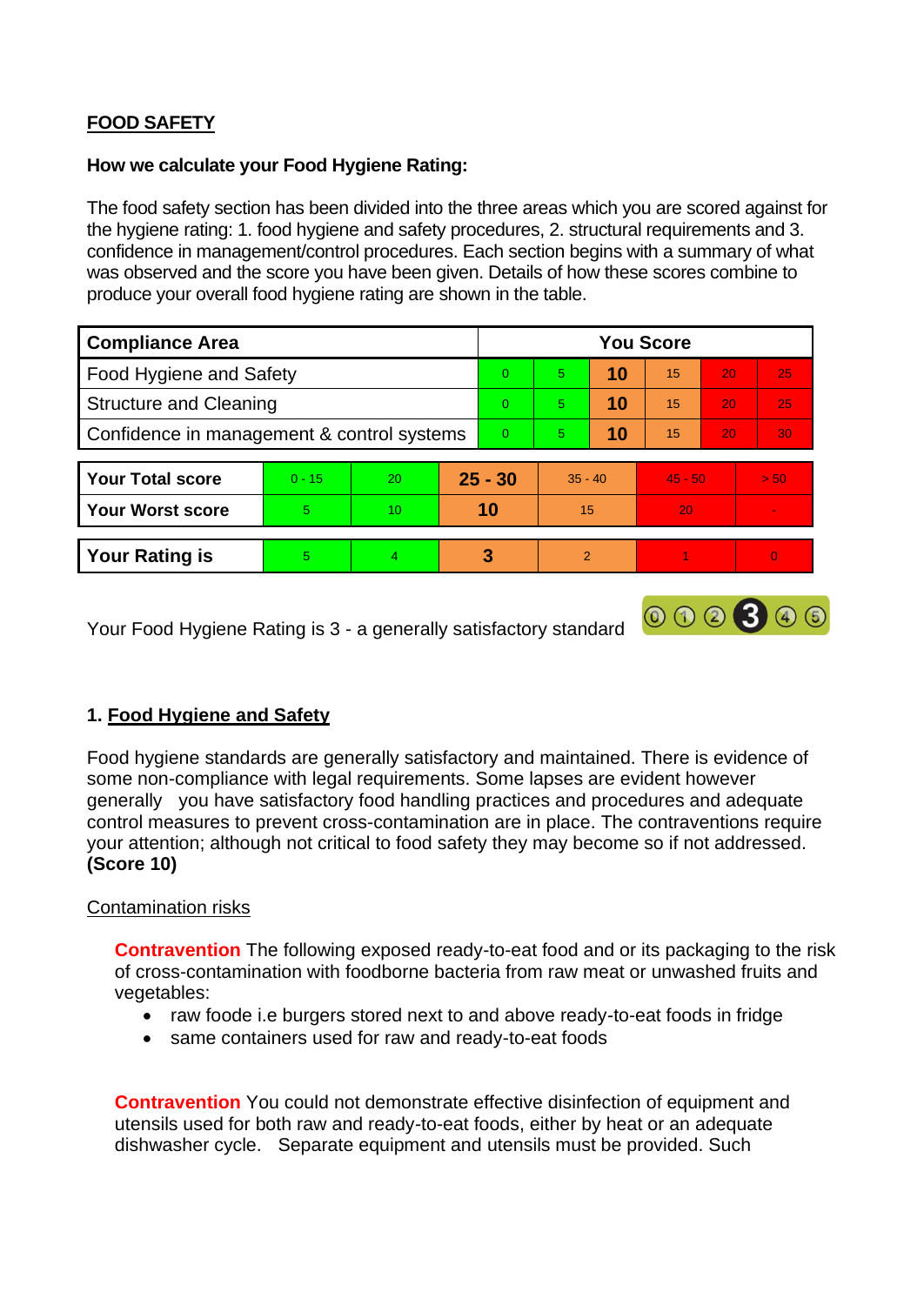equipment should be easily identifiable (e.g. colour coded) and must be stored and washed separately.:

 injurious to health or contaminated in such a way that it would be unreasonable to **Legal Requirement** At all stages of production, processing and distribution, food must be protected from any contamination likely to render it unfit for human consumption, expect it to be consumed in that state.

 underneath a worktop where raw foods are prepared). **Information** Equipment, utensils, dishes and wrapping materials used for ready-to-eat foods must not to be stored in open storage where there is a risk of contamination (i.e.

 **Guidance** The FSA (visit <www.food.gov.uk> for more information) has issued guidance on controlling E.coli 0157 through:

\* the complete separation of raw and ready-to-eat food

\* the correct use of wash-hand basins and thorough handwashing

\* having dedicated equipment (including complex equipment) for raw and ready-to-eat foods

- \* through 2-stage cleaning and the correct use of sanitisers
- \* and by controlling the risks posed by soily vegetables.

**Recommendation** Provide separate equipment and utensils designated for use with either raw or ready-to-eat foods, which can be easily identified (e.g. colour coded) and stored and washed separately.

 Chopping/cutting boards must be stored in a rack properly divided to stop **Recommendation** Chopping/cutting boards were being stored directly touching. cross-contamination and to allow aeration

#### Hand-washing

**Contravention** The following indicated that hand-washing was not suitably managed:

- • the hot water was too hot for comfortable hand washing provide a plug for the sink
- staff were not seen washing their hands when I visited
- no means for hygienically drying hands was available I was handed a serviette
- no soap or towel to wash hand basin in wc

 **Legal Requirement** Washbasins must be available, suitably located and designated for cleaning hands. Wash-hand basins must be provided with hot and cold (or suitably mixed) running water. Soap and hand drying facilities must be located nearby.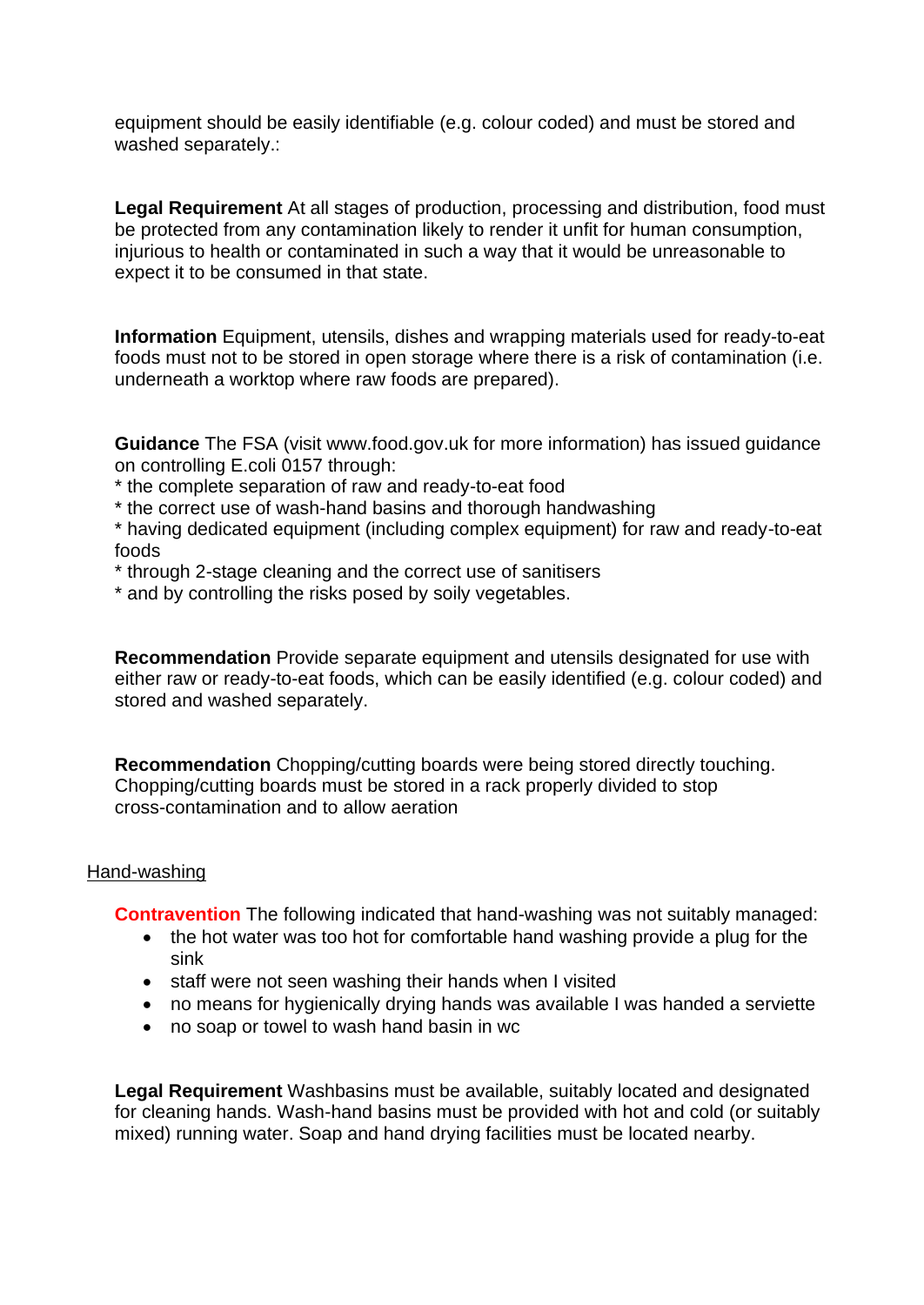**Contravention** the wash hand basin was not easily accessible to food handlers working in the servery. Provide a wash hand basin in this area with adequate supplies of hot and cold, or appropriately mixed, running water, soap and hygienic means of drying hands. Properly connect the wash hand basin to the drainage system and ensure it is designated for hand washing only

 **Legal Requirement** An adequate number of wash hand basins must be available for use, they must be suitably located and designated for cleaning hands.

 **Recommendation** After washing hands food handlers should turn the taps off using paper towel to prevent them from recontaminating their hands

**Information** You informed me that a wash hand basin was on order for the servery

# Personal Hygiene

 made difficult for food handlers to maintain sufficiently high standards of personal **Contravention** The following are examples of poor personal hygiene or where it was cleanliness:

- staff were not using the wash-hand basin regularly
- staff were not wearing suitable protective clothing at the start of my inspection. However they changed into a blue polo shirts

**Legal Requirement** All persons in food handling areas must wear suitable, clean, and where appropriate protective clothing.

 **Guidance** Regular hand washing is important for personal cleanliness. Remind all food handlers of the need to wash their hands before starting or returning to work, and specifically:

- \* After using the toilet;
- \* After handling rubbish;
- \* After smoking;
- \* After taking a break;
- \* After handling raw food

## Temperature Control

 **Contravention** The following evidence indicated there was a risk of bacteria growing on food:

- food temperatures were not being monitored
- food i.e chicken was being defrosted at ambient temperatures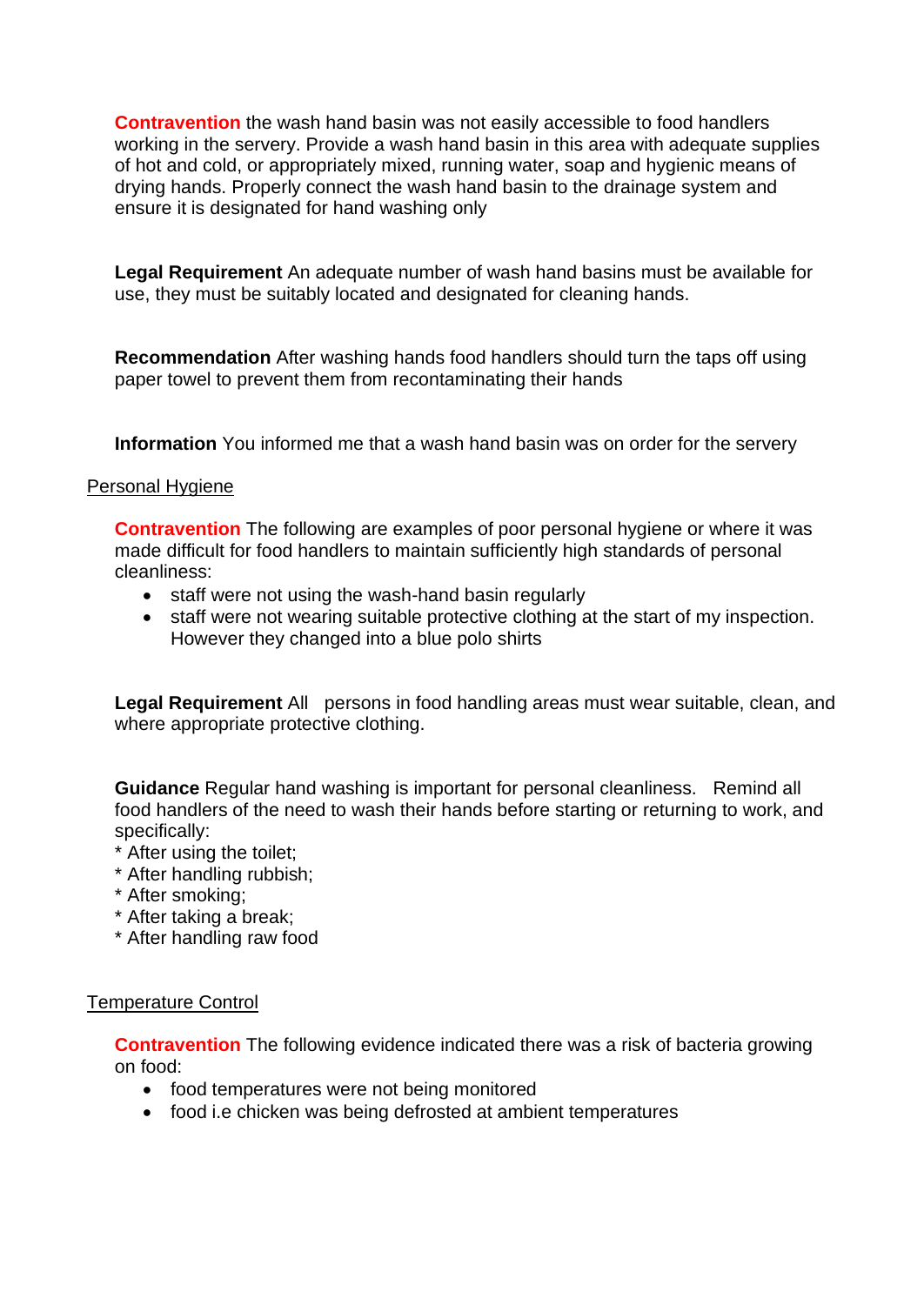**Information**. You must have a method for defrosting meat so that food safety is maintained. This method must be covered by your food safety management review. Safe methods can include defrosting in a designated fridge.

#### Unfit food

**Legal Requirement** Any food which is found at your food premises is presumed to be intended for sale and must comply with the law.

**Information** High risk items bear a use by date. You must not sell, use or intend to sell such items and should ensure you have checks in place to remove these from use.

**Recommendation** You should have a system to identify when open or prepared foods need to be used by or discarded, to ensure the food is fit for consumption. I recommend you apply labels which give a date that is 2 days after the day of production e.g. if food is opened on Monday it should be used by the end of Wednesday (an exception is rice which should not be kept longer than 24 hours)

# Poor Practices

 **Contravention** The following matters represented poor practice and if allowed to continue may cause food to become contaminated or lead to its deterioration::

- carrots were being stored beyond 'best before date' of 13/10
- open can of pineapple stored in fridge.
- no dates of when opened on open foods in fridges

 must check the food before you use it **Guidance** It is permitted to sell food after its BEST BEFORE date, but becomes an offence if it is not of the nature, substance or quality demanded by the consumer. You

**Information** once open canned foods must be decanted into clean lidded plastic containers

# **2. Structure and Cleaning**

The structure facilities and standard of cleaning and maintenance are of a generally satisfactory standard but there are some repairs and/or improvements which are required in order for you to comply with the law. Pest control and waste disposal provisions are adequate. The contraventions require your attention; although not critical to food safety they may become so if not addressed. **(Score 10)** 

## Cleaning of Structure

**Contravention** The following items were dirty and require more frequent and thorough cleaning:

• floor/wall junctions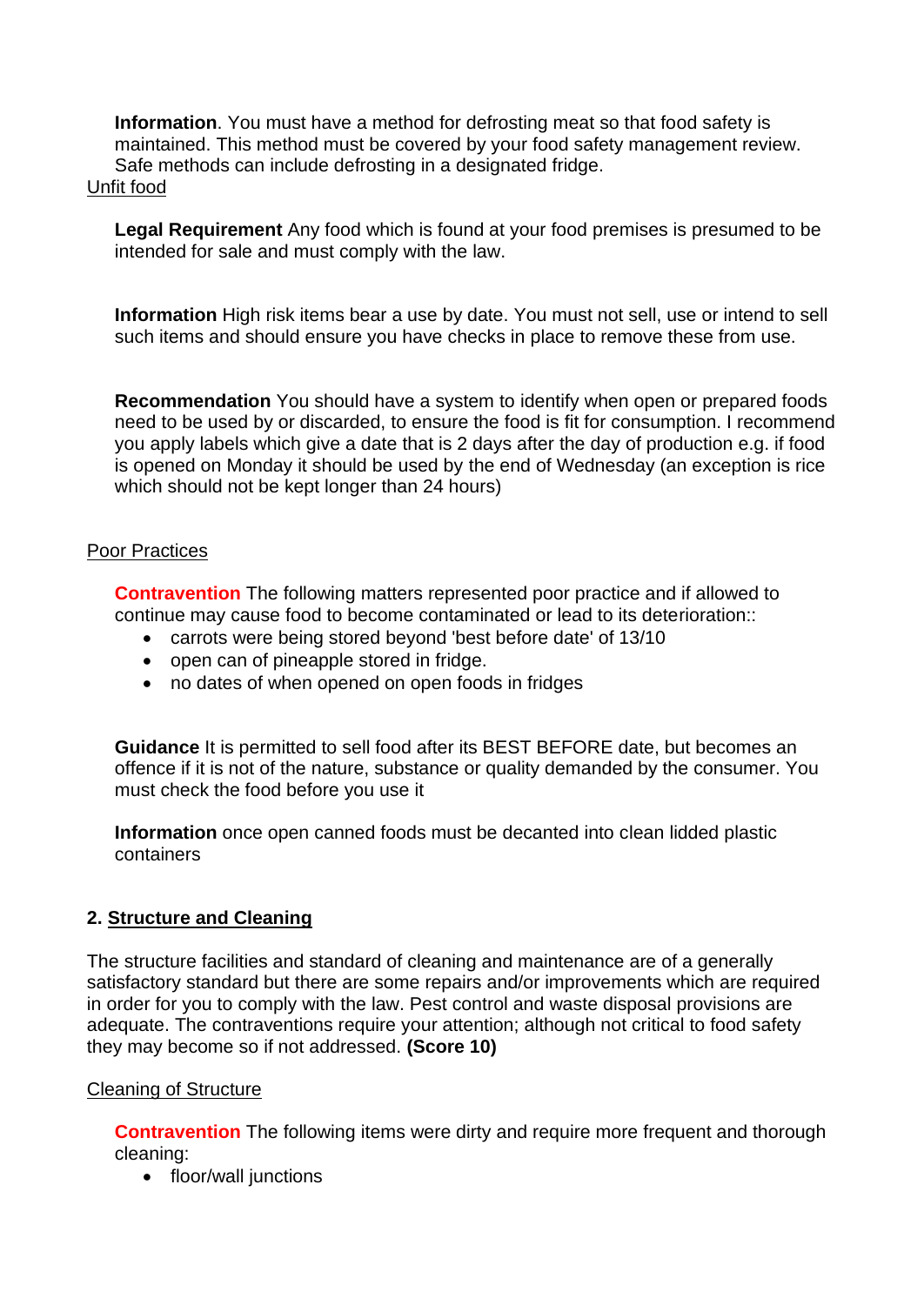- behind and under equipment
- ceiling to WC
- WC pan
- pooled water under fridge

#### Cleaning of Equipment and Food Contact Surfaces

**Contravention** The following items are dirty and must be cleaned:

- fridge and freezer seals
- microwave
- grease tray to griddle
- electric fly killer

## Cleaning Chemicals / Materials / Equipment and Methods

**Contravention** The following evidence demonstrated your cleaning materials, equipment and methods were not sufficient to control the spread of harmful bacteria between surfaces:

• the sanitisers are not to BS EN 1276:1997 13697:2001 Standards

 **Information** You must ensure that the sanitisers you use are effective against bacteria. Ensure hat they meet the following standards BS EN 1276:1997 and 13697:2001.

 **Guidance** Even when using a surface sanitiser you should be following the 'two-stage' cleaning method. Apply the sanitiser once to remove visible dirt and food debris and then a second time to ensure effective disinfection. Make sure you follow the correct contact time for the product.

**Recommendation** Use disposable paper wipes for cleaning and for mopping up spillages.

**Recommendation** Disinfect equipment and utensils after cleaning with a suitable sanitiser.

## **Maintenance**

**Contravention** The following had not been suitably maintained and must be repaired or replaced:

• seat to WC

#### Facilities and Structural provision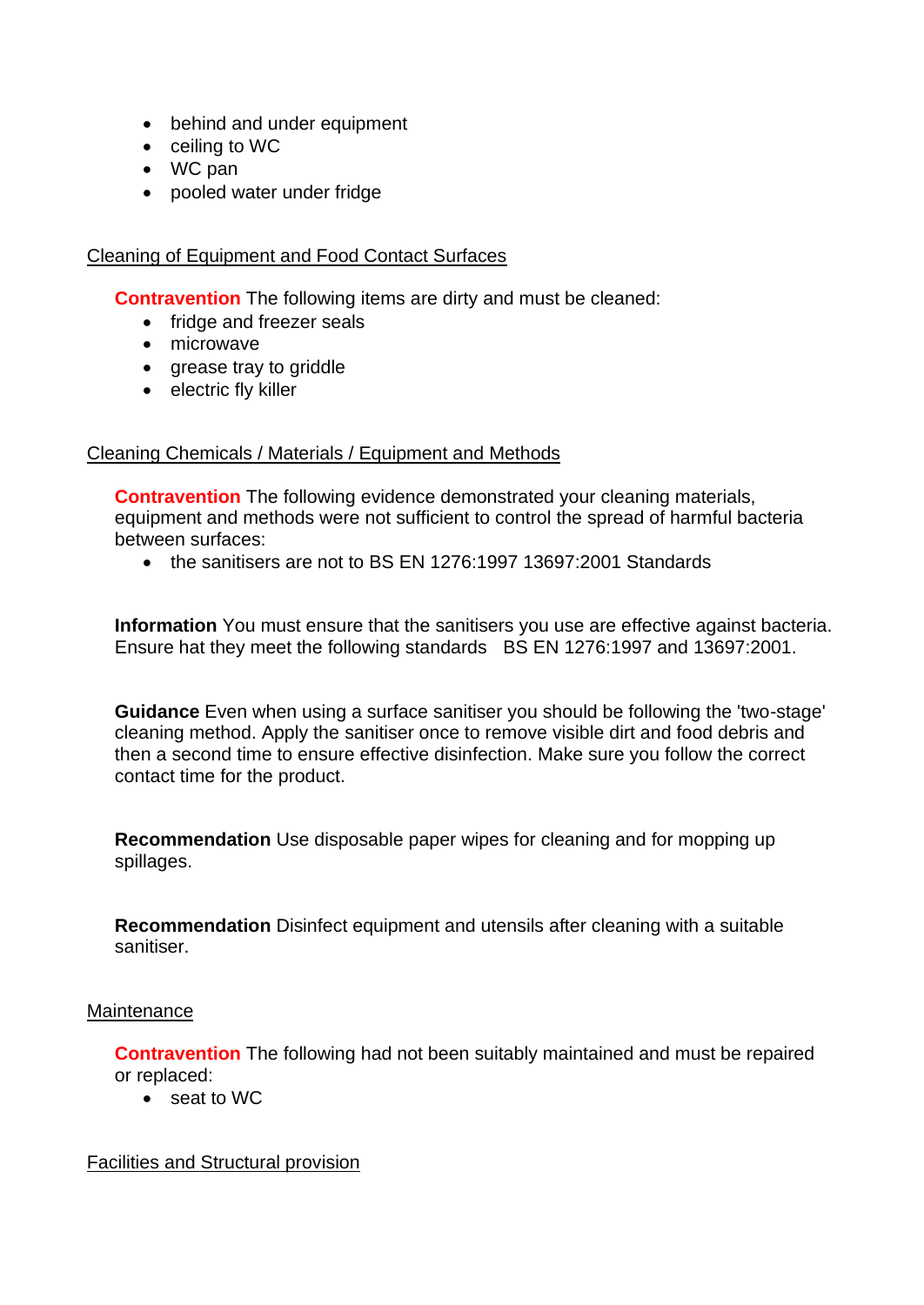**Contravention** The following facilities were inadequate and must be improved::

• the grease filters were missing from the canopy

 **Observation** I was pleased to see the premises had been well maintained and that adequate facilities had been provided.

#### Pest Control

**Observation** I was pleased to see that the premises was proofed against the entry of pests and that pest control procedures were in place.

 **Observation** You have a pest control contract in place and there is no evidence of pest activity on the premises.

## **3. Confidence in Management**

 There are generally satisfactory food safety controls in place although there is evidence of some non-compliance with the law. The contraventions require your attention; although not critical to food safety they may become so if not addressed. **(Score 10)** 

## Type of Food Safety Management System Required

**Observation** You had a food safety management system in place operation.

## Food Hazard Identification and Control

**Contravention** You have not identified these food hazards or the methods of control at critical points in your operation:

• cross-contamination

## Proving Your Arrangements are Working Well

**Contravention** You are not working to the following safe methods in your SFBB pack:

- cross contamination/ physical or chemical contamiation
- food allergies